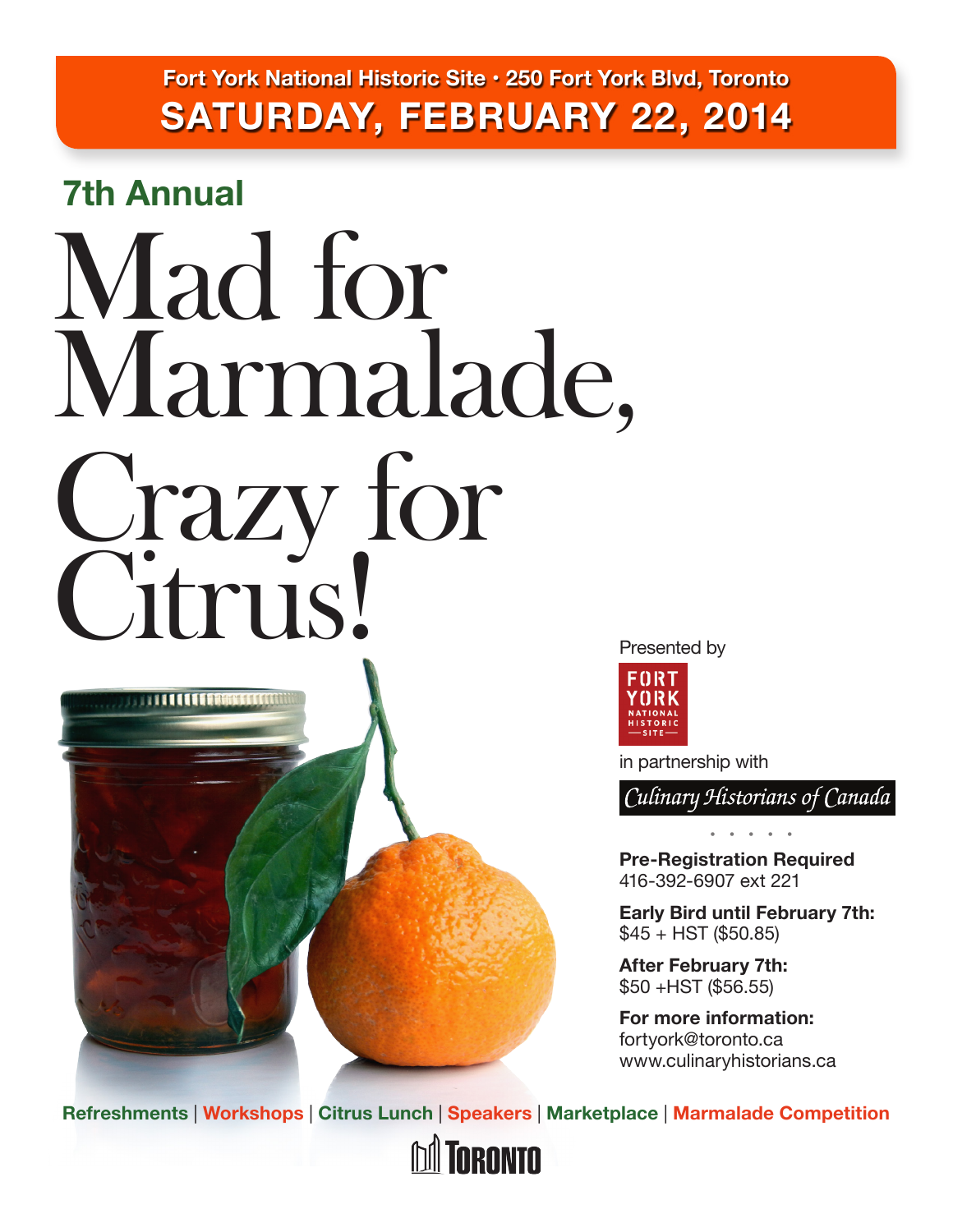## Mad for Marmalade, Crazy for Citrus

Join **Fort York National Historic Site** in partnership with the **Culinary Historians of Canada** for our seventh annual celebration of marmalade. Enjoy a marmalade themed workshop, lunch, and tastings, or enter the Marmalade Competition. Your ticket includes a tour of Fort York.

Canada's largest collection of original War of 1812 buildings and 1813 battle site. Located in the heart of downtown Toronto, Fort York is open year-round and offers tours, exhibits, period settings, and seasonal demonstrations. During the summer months, the site comes alive with the colour and the pageantry of the Fort York Guard. Fort York also provides a wide variety of education programmes for groups of all ages.

#### **fortyork@toronto.ca**

### Fort York National Historic Site

# Mad for Marmalade 2014 Program

Upcoming Fort York historic cooking classes include Roasted Meats and Made Dishes on March 23, and English Puddings on April 13. (pre-registration required)

This fall we will be commemorating the 100th anniversary of the Great War with a special food symposium. Please check back for more information.

#### **[www.toronto.ca/fortyork](http://www.toronto.ca/fortyork)**

### Culinary Historians of Canada

The Culinary Historians of Canada (CHC) is an organization that researches, interprets, preserves and celebrates Canada's culinary heritage, which has been shaped by the food traditions of the First Nations peoples and generations of immigrants from all parts of the world. Through programs, events and publications, CHC educates its members an the public about the foods and beverages of Canada's past. Founded as the Culinary Historians of Ontario in 1994, CHC welcomes new members wherever they live.

**[www.culinaryhistorians.ca](http://www.culinaryhistorians.ca)**

#### **Five Marmalade Categories**

1. Pure Seville Orange Marmalade 2. Citrus Marmalade 3. Citrus Combo Preserves 4. Baking with Marmalade 5. Professional/Artisanal Marmalade

- 
- 
- 
- 

#### **Morning Workshops**

- 
- 
- 
- 
- 
- 
- 

• Preserved Limes, *presented by Rebecca Hutton* • Orange Loaves, *presented by Mya Sangster* • Take a Walk Down Marmalade Lane, *presented by Christine Manning* • Orange Gingerbread, *presented by Alexandra Kim* • Pleasures of Candied Peel and Marmalade, *presented by Jan Main* • Marmalade 101 with Myer Lemons, *presented by Elizabeth Baird* • Tea and Treats, *presented by Hoda Paripoush and Laura Slack* • Lemon Tart – Sweet Variations, *presented by Slava Iwasykiw*

#### **Moroccan-inspired Lunch**

Citrus-themed recipes with a gluten-free, vegan option available

**Featured Speaker** Kathy Wazana: "Citrus in Moroccan Cuisine"

## **Keynote Speaker** Jennifer McLagan:

"Bitterness: The bitterness of citrus and marmalade depend not only on the fruit, but also our culture, the spoon we use, and the music we listen too. An explication of an under-appreciated taste, its history, how we perceive it and why it should be celebrated!"

#### **A tasting of Georgian Cremes**  with Mya Sangster

#### **Marmalade Marketplace**

*Featuring fine products to purchase from the following merchants:* • Alchemy Pickle Company • Eat Your Words • Henderson Farms • Laura Slack Chocolate Artist • Manning Canning • Sew it Was • Sloane Fine Tea Merchants • The Canteen - Fort York's Museum Store

- 
- 
- 
- 
- 
- 
- 

Tours of historic Fort York National Historic Site

• Great Swag Bags!



Culinary Historians of Canada

• Fantastic Door Prizes!

## marmalade competition

workshops

lunch

speakers

tastings

shopping

tours

gifts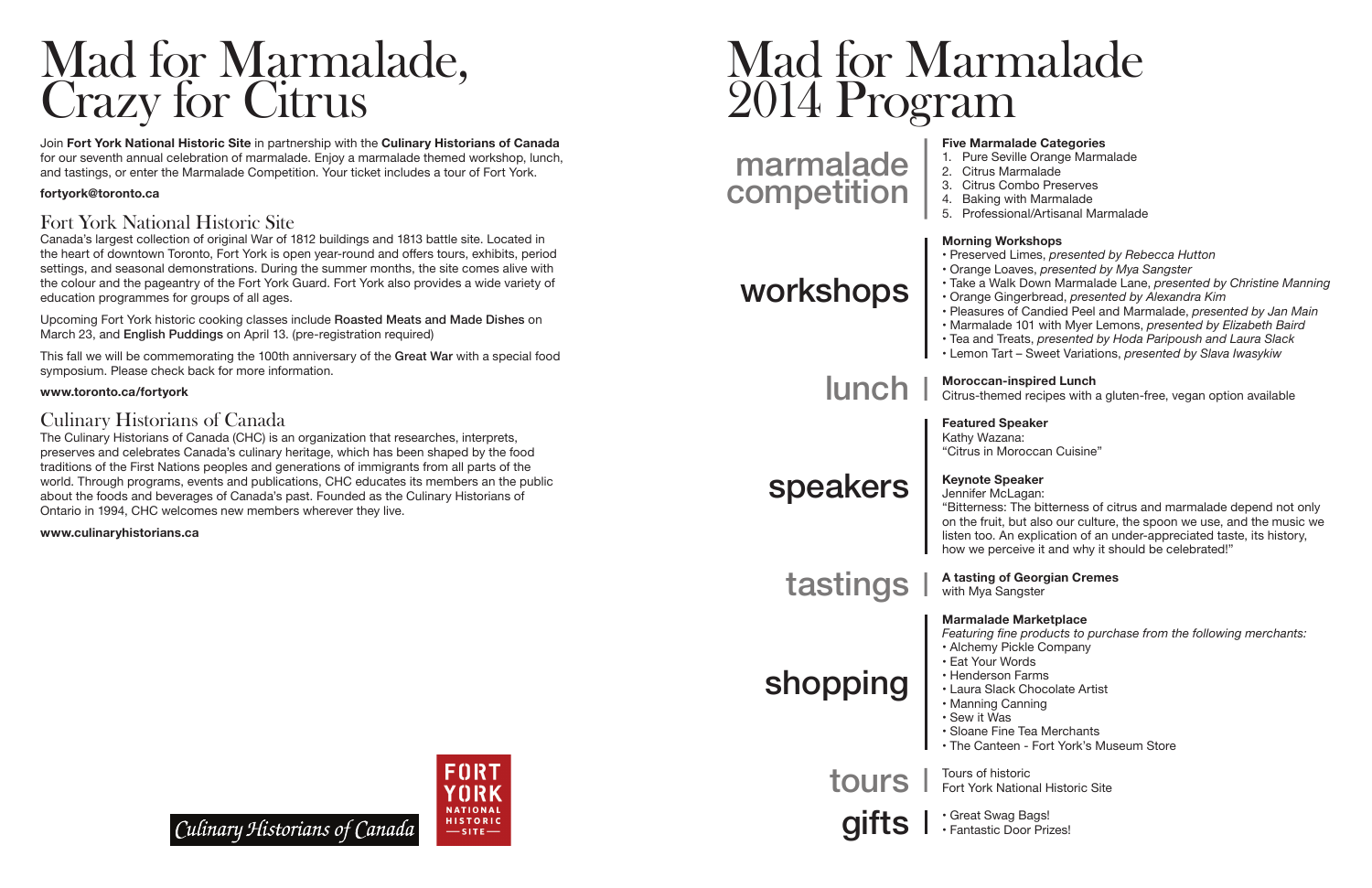# Citrus Workshops

### **Limited spots available in each workshop**

#### **Preserved Limes**

*Rebekka Hutton, Alchemy Pickle Company, [www.alchemypicklecompany.ca](http://www.alchemypicklecompany.ca)* Often found as an ingredient in traditional North African dishes such as Tagine, preserved limes (or lemons) are simple to prepare using just salt and spices and a little time. Natural, or Lactofermentation uses salt as a preservative, holding this flavourful condiment for months in the fridge. Taste a few samples and prepare your own jar to ferment at home!

#### **Orange Loaves**

*Mya Sangster, Volunteer Historic Cook, Fort York National Historic Site* This hands-on workshop in the 1812 Officers' Mess Kitchen is a beautiful example of cooking with oranges in the late 18th and early 19th century. Orange Loaves are a historic recipe in which delicious orange custard is cooked and served in a whole orange.

#### **Take a Walk Down Marmalade Lane**

*Christine Manning, Manning Canning, [www.manningcanning.com](http://www.manningcanning.com)* Join Christine Manning, award-winning jam maker, as she walks you through a variety of marmalades. Learn firsthand, how a fine peel versus a thick cut peel can impact the flavour of your marmalade. Open up your imagination as you taste combinations like lime and cilantro marmalade and orangeonion marmalade with sage and thyme.

#### **Orange Gingerbread**

*Alexandra Kim, Volunteer Historic Cook, Fort York National Historic Site* Join Alexandra in the 1815 Servant's Day Kitchen and explore the making of this classic hard gingerbread, taken from the 1831 cookbook The Cook Not Mad: or Rational Cookery and experiment with two recipe variations.

#### **Pleasures of Candied Peel and Marmalade**

*Jan Main, Culinary Teacher, Toronto District School Board*

From 1812 to 2012 and onwards, marmalade and citrus have had a magnificent history. This handson class will explore the pleasures of candied peel and marmalade in sweet and savory dishes such as; Moroccan Oranges, Apple Fruitcake and Sherried Pork with Orange and Lemon. A variety of garnishes, glazes and sauces will be demonstrated.

#### **Marmalade 101 with Myer Lemons**

| <b>Payment Information:</b>                               |
|-----------------------------------------------------------|
|                                                           |
| No cheques please.                                        |
| Credit card: $\Box$ Visa $\Box$ MasterCard<br>$\Box$ Amex |
|                                                           |
|                                                           |
|                                                           |

*Elizabeth Baird, Marmalade Enthusiast and Volunteer Historic Cook, Fort York National Historic Site* Learn how to make a stunning jar of marmalade, a little different from the classic Seville. This is a hands-on class. Please bring a small cutting board, a sharp chef's knife and 750ml plastic container with lid. Participants take home a jar of marmalade plus makings for a small batch to take home.

### **Workshops Back By Popular Demand from 2013!**

#### **Tea and Treats – Notes of Citrus**

*Hoda Paripoush, Tea Sommelier, Sloane Fine Tea Merchants with Laura Slack, Chocolate Artist www.lauraslack.com*  A guided tasting of historic cakes and citrus-infused truffles paired with teas that bring out the citrus notes.

#### **Lemon Tart – Sweet Variations**

*Slava Iwasykiw, Co-owner & Chef, Lemon Meringue Catering*

Rise to the challenge in balancing the tartness of the most versatile citrus fruit—the lemon—the sweetness of the sugar, and the creaminess of the butter, crafting a classic lemon tart. Come and arouse your taste buds!

# Registration Form

#### **Saturday February 22, 2014 • 10:00 am – 4:00 pm** (Registration opens at 9:00 am; program begins at 10:00 am)

#### **Please Put 1, 2 And 3 Beside Your Choices Of Morning Workshop:**

- **Preserved Limes**  *presented by Rebecca*
- **Orange Loaves**  *presented by Mya Sangsterrangst*
- **Take a Walk Down Marmalade Lane** *pre*
- **\_\_\_\_\_ Orange Gingerbread** *presented by Alexandren*
- \_\_\_\_\_ **Pleasures of Candied Peel and Marmalade** *presented by Jan Main*
- **Marmalade 101 with Myer Lemons** *presented presented by Elizabeth Bairmalade 101 with Myer Lemons*
- **Tea and Treats Notes of Citrus** *present*
- **Lemon Tart Sweet Variations** *presented*

•

**Early Bird Registrations:** until February 7th  $\textcircled{ }$  \$45.00 + HST = \$50.85 = \$

**Regular Registrations:** after February 7th  $\textcircled{ }$  \$50.00 + HST = \$56.55 = \$

#### Tickets not confirmed until payment received. TOTAL = \$

•

•

**Pre‐registration and pre‐payment is required. To register, contact Kelly Nesbitt:**

- by phone: 416‐392‐6907 ext 221
- by fax: 416‐392‐6917
- by mail: Fort York, 250 Fort York Boulevard, Toronto, ON M5V 3K9

**Cancellation Policy:** Tickets may be canceled until February 17th, however a 20% administration fee will be applicable. After February 17th, tickets may not be canceled but may be transferred to a third party (please advise Fort York)

| Hutton                                |
|---------------------------------------|
| ter                                   |
| sented by Christine Manning           |
| ndra Kim                              |
| <b>e</b> — presented by Jan Main      |
| ented by Elizabeth Baird              |
| ted by Hoda Paripoush and Laura Slack |
| d by Slava Iwasykiw                   |
|                                       |
|                                       |